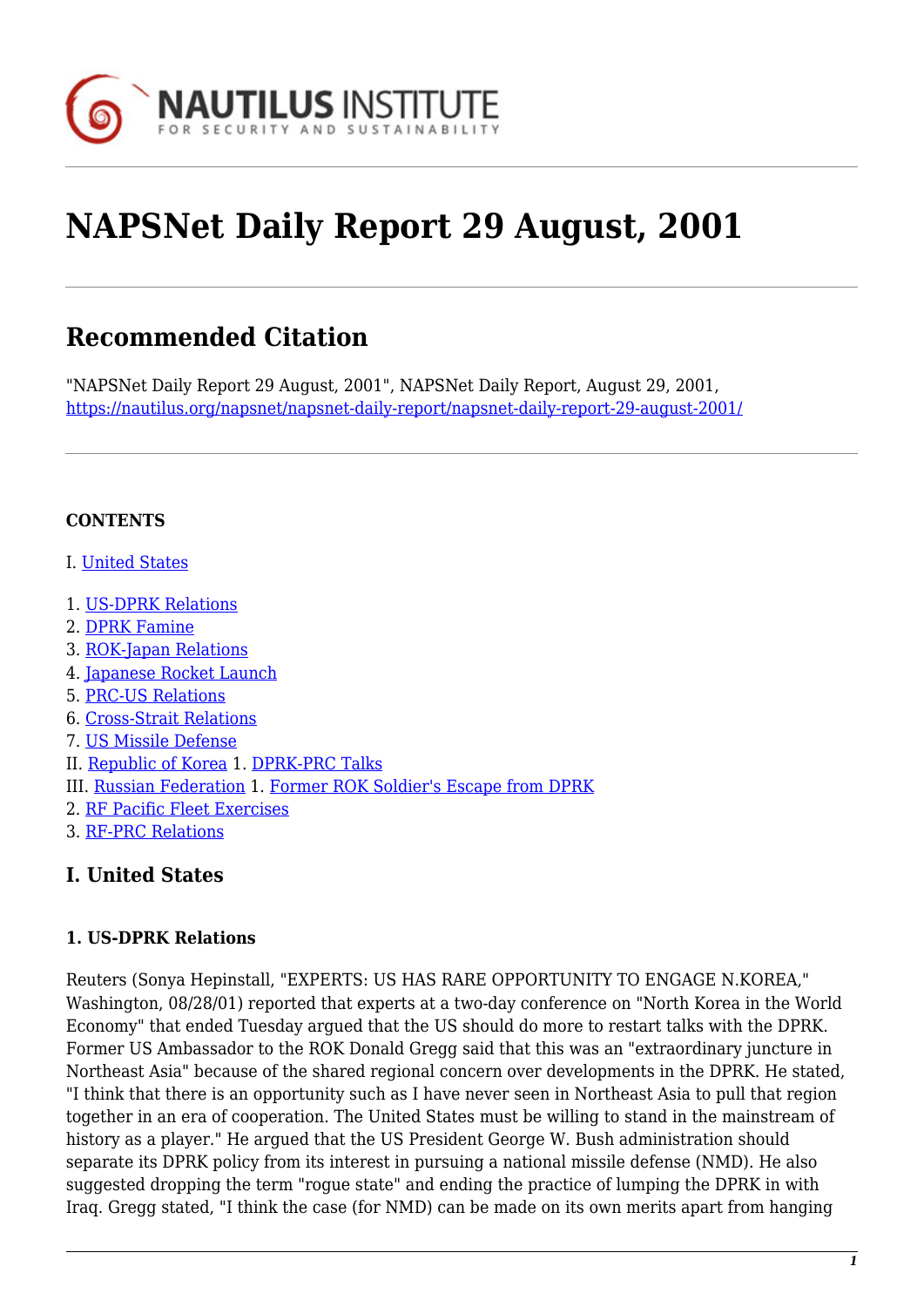pejorative labels on North Korea that no other country in the region will subscribe to." Leon Sigal, author of "Disarming Strangers: Nuclear Diplomacy with North Korea," called on the US to soften its rhetoric toward the DPRK. Sigal argued, "To say you don't trust Kim Jong-il is asking for trouble." Currently the administration points to the threat from countries like North Korea, Iraq and Iran, which it calls rogue states, as justifications for a missile defense. Deputy Director-General of the first Asian department of the Russian Ministry of Foreign Affairs Georgi Toloraya said that he believed the DPRK had changed more in the past two years than it had over the past half-century. Toloraya, who traveled with Kim Jong-il on his recent train journey around Russia, said that he was convinced Kim wanted dialogue and cooperation as an equal. US State Department Northeast Asia expert John Merrill said that he was "guardedly optimistic. Chairman Kim Jong-il seems to be back in diplomatic outreach and summit mode."

#### <span id="page-1-0"></span>**2. DPRK Famine**

Reuters ("NORTH KOREAN OFFICIALS MEET FAO CHIEF DIOUF," Seoul, 08/29/01) reported that the DPRK's Korea Central News Agency (KCNA) reported on Wednesday that UN Food and Agriculture Organization (FAO) Director- General Jacques Diouf met with Kim Yong-nam, president of the DPRK Supreme People's Assembly, and vice foreign minister Choe Su-hon on Tuesday. KCNA gave no details of Diouf's talks.

## <span id="page-1-1"></span>**3. ROK-Japan Relations**

Dow Jones Newswires ("JAPAN, SOUTH KOREA TO HOLD EXCHANGE PROGRAM," New York, 08/29/01) reported that Kyodo News said that the Japanese government announced Wednesday that Japan and the ROK will conduct a large-scale occupational and cultural exchange program in Seoul September 10 to help improve bilateral relations. Tadahiro Matsushita, a senior vice minister in the Cabinet Office, said that about 4,000 private-sector people from the two countries will participate in the exchange program. ROK President Kim Dae-jung will address the audience during the program.

#### <span id="page-1-2"></span>**4. Japanese Rocket Launch**

The Associated Press (Kenji Hall, "JAPAN'S 1ST H2-A ROCKET BLASTS OFF," Tokyo, 08/29/01) reported that Japan successfully launched its first H2- A rocket on Wednesday. The National Space Development Agency launched the rocket three hours later than scheduled because of a malfunction in a device designed to indicate whether a pipe to the rocket's fuel tank was connected properly. The rocket is designed to carry a 4-ton satellite, but during the test only carried a 3-ton sphere and equipment to monitor and record the rocket's flight systems. Japanese space officials said that it rivals rockets built in Europe and the US, and are working on a special rocket booster that would allow the H2-A to carry a 7.5-ton payload into orbit within two years.

#### <span id="page-1-3"></span>**5. PRC-US Relations**

The Washington Times (Bill Gertz, "CHINA FUTURE SUPERPOWER, MAY BE THREAT," 8/29/01) reported that US Deputy Defense Secretary Paul Wolfowitz said in an interview that the PRC is "almost certain" to become a superpower this century and could emerge as a threat to the US. Wolfowitz said, "I would say overall we're concerned about the direction of Chinese policy, and the developments we see there. I think the right way to think about China is that it's a country that is almost certain to become a superpower in the next half-century, and maybe in the next quartercentury, and that's pretty fast by historical standards." He said that the question is whether the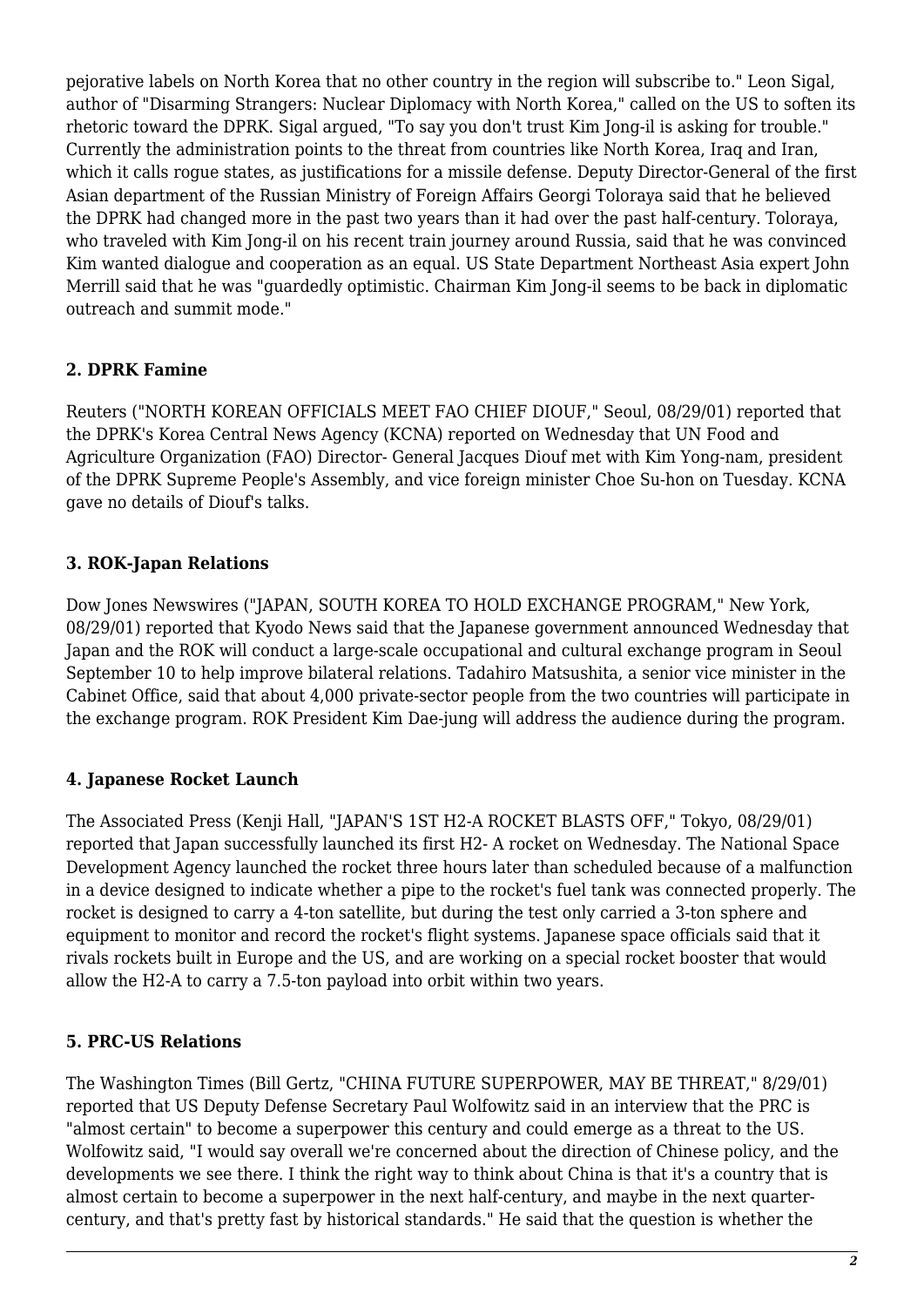emerging PRC will live at peace with its neighbors "or will it go the way of traditional power diplomacy, which I think in this era with these weapons would be tragic mistake for everybody." He added, "I don't think China has to be a threat, but I think if we're complacent, then we could actually contribute to the opposite effect." Regarding Taiwan, Wolfowitz said, "We can more than adequately back up the commitments that are enshrined in the Taiwan Relations Act and which the president affirmed. So the Chinese would be making a great mistake if they thought they could settle this thing on their terms by using force." He noted that US President George W. Bush and US Secretary of Defense Donald Rumsfeld have been "very clear" that the US will defend Taiwan from PRC attack. He said, "Indeed, I think the country as a whole is united on that. In some ways, it's the central point of US-China relations. Looking to the future, I think it's terribly important that everybody behave sensibly and maturely and keep that situation ... a peaceful one, which it has been for quite a long time now." Wolfowitz also said the continuing buildup of short-range missiles opposite Taiwan violated the PRC pledge to resolve the standoff with the island peacefully. [Ed. note: This article appeared in the US Department of Defense's Early Bird news service for August 29, 2001.]

#### <span id="page-2-0"></span>**6. Cross-Strait Relations**

Reuters ("CHINA FIRM ON CONDITIONS FOR TAIWAN TRADE LINKS," Beijing, 8/29/01) reported that the PRC ruled out direct trade links with Taiwan on Wednesday unless the island embraced its "one China" principle. In response to a proposal by a Taiwan government urging talks on opening direct commercial ties, the PRC's official Xinhua news agency said that the "one China" principle was not negotiable. Xinhua said in an editorial, "Our principles for pushing forward the 'three links' are one China, direct, two-way and mutually beneficial. This will not change. If they think they can avoid the one China principle and the 1992 consensus by just talking about economic problems, this is not realistic and will not succeed."

#### <span id="page-2-1"></span>**7. US Missile Defense**

The Associated Press (George Gedda, "BUSH MISSILE DEFENSE PLAN EYED," Washington, 08/29/01) reported that Robert Sherman, an arms expert at the Federation of American Scientists, said that the proposed US missile defense system is comparable to France's attempt to prevent an invasion from Germany using the Maginot Line. Sherman argued that if someone wanted to attack the US with nuclear weapons, "The ICBM [Inter- Continental Ballistic Missile] would be more expensive, less accurate and much less reliable than clandestine delivery. Even more important, the ICBM would leave an unmistakable return address, while clandestine delivery offers at least the possibility of anonymity." However, John E. McLaughlin, deputy director of the Central Intelligence Agency, said last week that the mere threat of an ICBM would complicate US decision- making in a crisis by possibly preventing the US from coming to the aid of its allies. McLaughlin added that countries would not even have to test their missiles. He stated, "For them, it may be enough to demonstrate their capabilities in the form of a space launch vehicle - a strategy that could achieve the twin goals of deterrence and prestige without the political and economic costs that a long-range ballistic missile test might bring." He stated, "The intelligence community continues to project that as we progress through the next 15 years, our country most likely will face ICBM threats from North Korea, probably from Iran and possibly from Iraq."

# <span id="page-2-2"></span>**II. Republic of Korea**

#### <span id="page-2-3"></span>**1. DPRK-PRC Talks**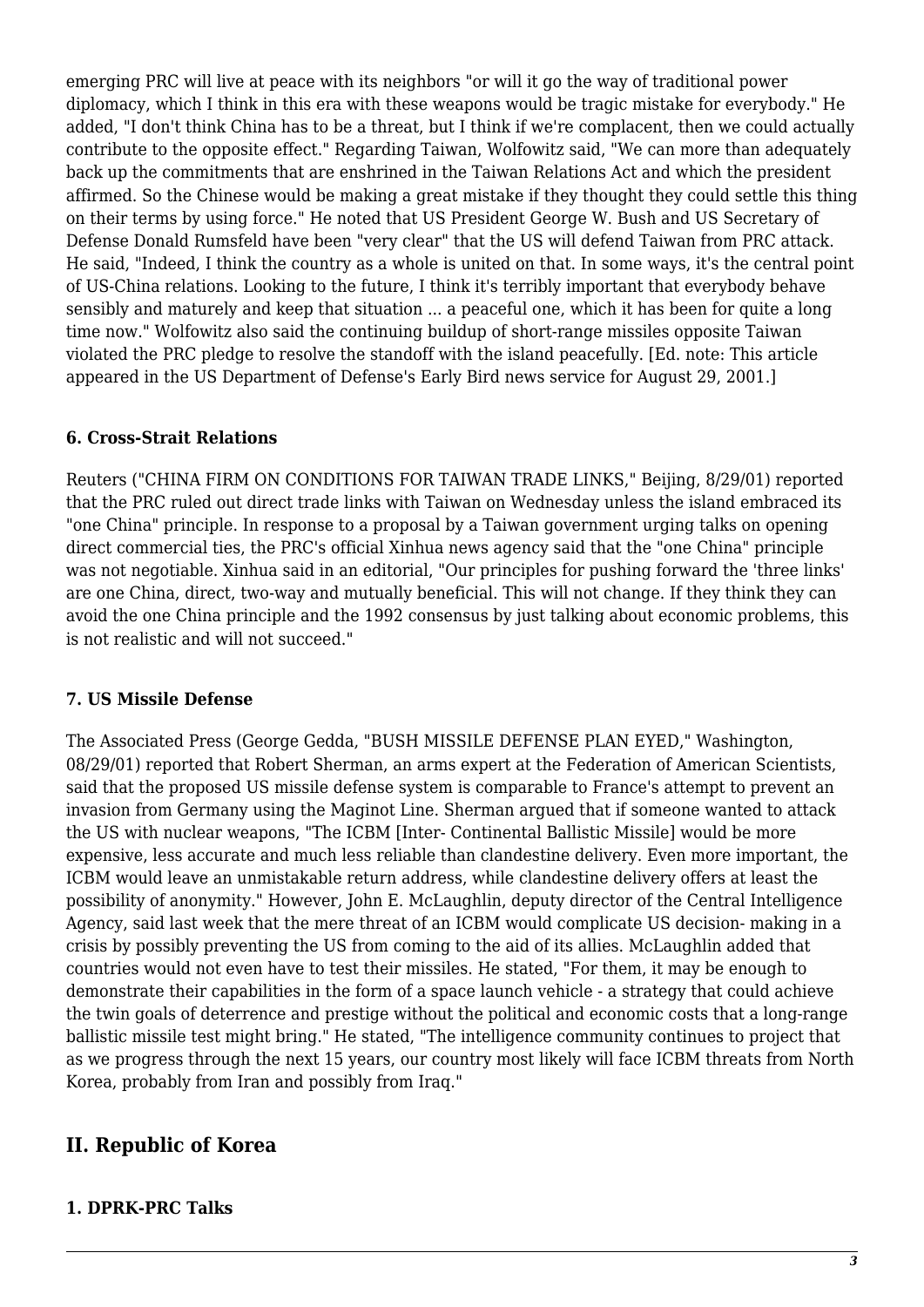The Korea Herald (Hwang Jang-jin, "N.K., CHINA MOVE TO CEMENT TIES AHEAD OF U.S. TALKS," Seoul, 08/29/01) reported that ROK officials and analysts said Tuesday that the leaders of the DPRK and the PRC will use their planned summit talks next month to bolster their partnership in a bid to enhance their positions in their respective talks with the US. The two nations announced on August 27 that PRC President Jiang Zemin will pay an "official goodwill visit" to the DPRK from September 3-5 at the invitation of DPRK leader Kim Jong-il. No details about their agenda was provided. Diplomatic sources said, however, that the two leaders are likely to focus on cementing bilateral ties, their cooperation in countering the US missile defense plan, and issues regarding security on the Korean Peninsula and in Northeast Asia.

# <span id="page-3-0"></span>**III. Russian Federation**

#### <span id="page-3-1"></span>**1. Former ROK Soldier's Escape from DPRK**

Mikhail Skibkin of Izvestia ("FIFTY YEARS IN CAPTIVITY," Moscow, 10, 08/23/01) reported that a former ROK soldier who became a POW a month after the Korean War started escaped from the DPRK to the ROK. Mr. Shin Sun-su, 72, worked at a coalmine in the DPRK for fifty years. According to the ROK Defense Ministry, some 20 former ROK servicemen have returned to the ROK in recent years. ROK special agencies believe that there are still at least 300 former ROK servicemen kept in DPRK POW camps.

## <span id="page-3-2"></span>**2. RF Pacific Fleet Exercises**

Nezavisimoye voyennoye obozreniye ("PACIFIC FLEET EXERCISES," Moscow, 3, 08/24-30/01, #31(253)) reported that on August 28-29 exercises will take place under the direction of Vice Admiral Yevgeniy Litvinenko, Commander, Pacific Fleet, RF Navy, in the areas of combat training in the Bay of Peter the Great, Sea of Japan. Ships, submarines, aircraft and land units of the Fleet will take part in the exercises aimed at training the crews of oceanic zone ships to perform combat tasks.

# <span id="page-3-3"></span>**3. RF-PRC Relations**

Zavtra ("RUSSIA AND CHUNGKUO," Moscow, 5, August, 2001, #34(403) published a full page article prepared by "Namakon" Analytical Center and subtitled "The Other Side of the Chinese Card." The preface claims that in the US presently there are hawks--represented for example by Thomas Graham, recently promoted to a high position in US State Department--who insist on confrontation with the PRC and turning the RF into a junior ally, and doves--represented by, for example, Henry Kissinger--who urge the US to carry out a "soft" division of the world into spheres of influence and to actually restore a bipolar world order with the US and the PRC as its poles. According to the latter scenario, the RF is to be sacrificed to the PRC, while some parts are to go to Germany, Turkey and other US satellites. As the RF is not asked its opinion, being considered just an object of world politics, not an actor, the relevant position of the PRC should be analyzed. In the authors' opinion, "China today is both a promising partner and a potential adversary to Russia. In general the nature of relations between our countries is determined by three problems: border, demography and economy. Officially Beijing today calls its claims on Russian territories a fact of history, not a contemporary fact, yet in private some representatives of authorities often talk about lands near Amur and even Sakhalin as 'illegally taken away by Tzarist Russia.' The implementation of the 1991 Agreement does not at all mean that the territorial problem has been solved finally. It is expected that by the mid-21st century some 7 to 10 million Chinese will live in Russia, thus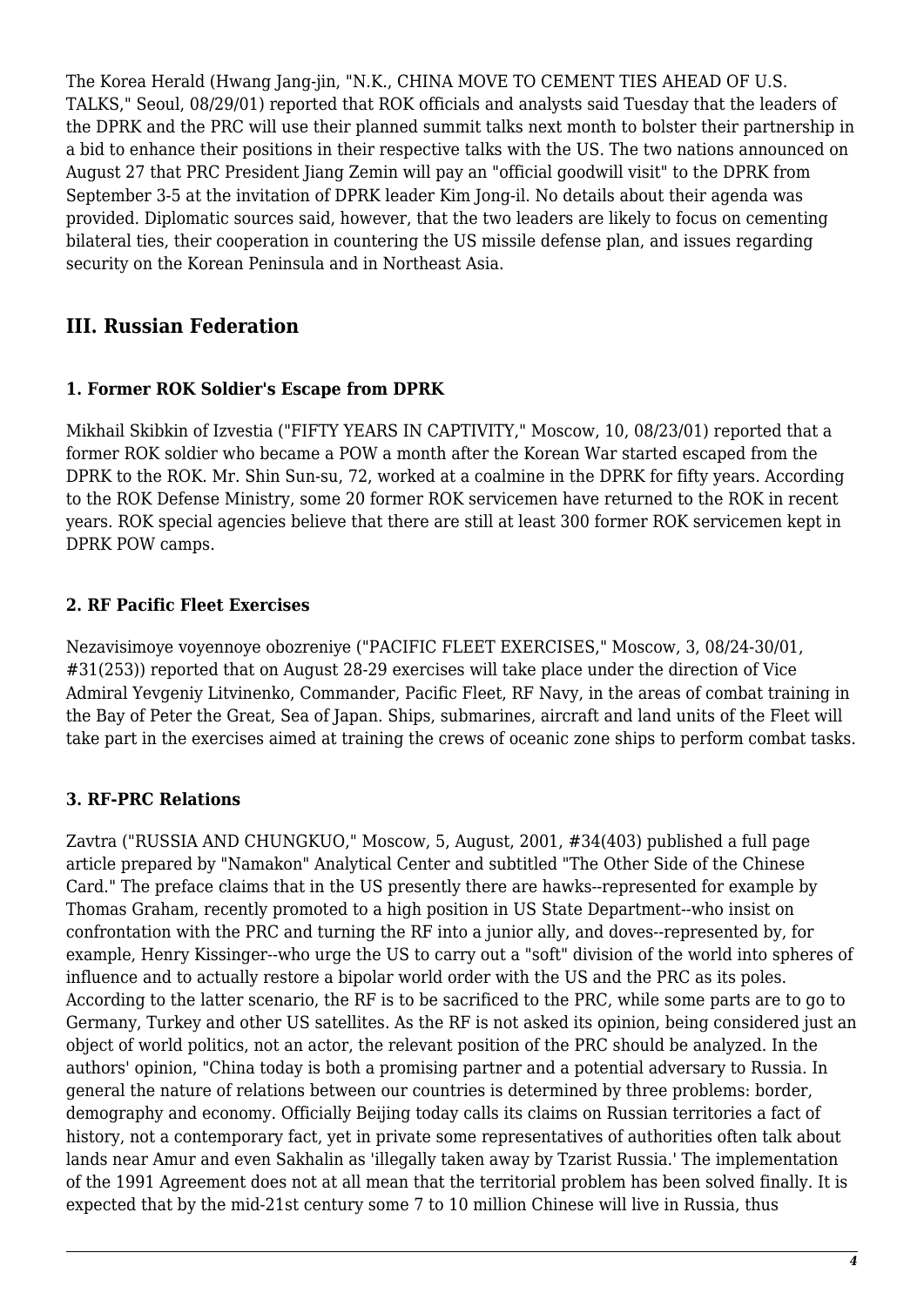becoming the second biggest ethnic group after ethnic Russians themselves. Lack of a clear and coherent immigration policy practically guarantees tensions on ethnic grounds, which with comparative ease may lead to international conflict between Russia and China. China is important for Russia economically, however Russia should not see the PRC as a market capable of absorbing products that are non-competitive in Europe and America.... China is not inclined to reward us for political loyalty with industrial contracts. We should not rely too much on large-scale modernization of Chinese heavy industry enterprises build with Soviet assistance in 1950s, as China is interested in much more modern equipment than Russia can offer today. So far Russia is in fact a monopolist in the Chinese arms market only. China strives not so much to buy weapons, but to get access to technologies. Russia should be especially cautious in technology transfers. Otherwise Russia may lose its military-technological lead as concerns China, which so far has been its most important advantage. The military- technical cooperation in its present format serves more Chinese interests, than Russian ones. The RF helps the PRC to modernize its armed forces and in return gets relatively modest economic yield which cannot save the Russian defense industry." The article added, "In early 1999 China produced a program of development of new and renewable power sources. In that connection all talks concerning excessive energy transfers from East Siberian hydropower stations to China will obviously remain just talks. The PRC does not need a Russia-China energy bridge." The authors concluded, "The PRC does not need alliances and by no means will agree with Moscow's leadership. Most probably Russia will not enjoy super- favorable conditions in the Russia-China-US triangle. China will play on US-RF contradictions. The main danger posed to Russia by a stronger China is its 'noiseless' gradual departure from the Far East and Siberia. Russia's excessively big dependence on the PRC in economic and political matters can be considered a real threat. One should not also ignore the internal conflict in Xinjiang. If China's desperation to cope with Turk-Moslem separatism turns to an open interference in the territories of Central Asian countries, that will be an intrusion to the zone of Russian interests. China confirmed its interest in the Caspian region by a trip of a delegation of the People's Liberation Army to Georgia. Considering Georgia's importance to Russia and the complicated relations between the two countries, the visit caused an unequivocal reaction in Moscow. By going out of Mongolia, Russia lost even a theoretical capability to repeat the Manchurian operation of August, 1945, which probably served as the basis for strategic planning in the 1970s and 1980s. And defense of the Russian Far East is fraught with great difficulties. Facing Chinese superiority in conventional forces and Chinese nuclear deterrent and taking into account military- geographic advantages of PRC, Russia will have to simultaneously make stress on nuclear weapons, both strategic and tactical, and make it possible to move additional forces to its Far East in case of a conflict with China. As the US did regarding the Soviet Union, Russia might provoke China to an accelerated build-up of its nuclear capacity, resulting in a strategic parity between the two countries and Russia's loss of its present advantage." The remedies proposed include placing priority on development of Siberia and the Far East, attraction of foreign investment and labor, creation of economic and technological interdependence with the PRC, and development of relations with the US and East Asian countries. In particular, "by trying to preserve the equilibrium, Tokyo and Moscow for the first time in history can seriously help each other. Hence, making a formula for solution of the territorial problem within the framework of the future peace treaty is of utmost importance. One needs to stress that we do not have to make a choice between Tokyo and Beijing. Russia and the PRC are mutually interested in peaceful development of the situation on Korean Peninsula. Here China's influence is incomparably stronger that that of Russia. Some opportunities are possible in the future. Russia for a Korea 'squeezed' between China and Japan may become a kind of 'a window,' while for Russia 'a Korean factor' in development of its Far East may partly balance China and Japan. India and Pakistan joining the ranks of nuclear powers forces Russia to define finally its interests in that region. The RF and India finding themselves in one camp and the PRC and Pakistan finding themselves in the opposite would by no means meet Russian interests."